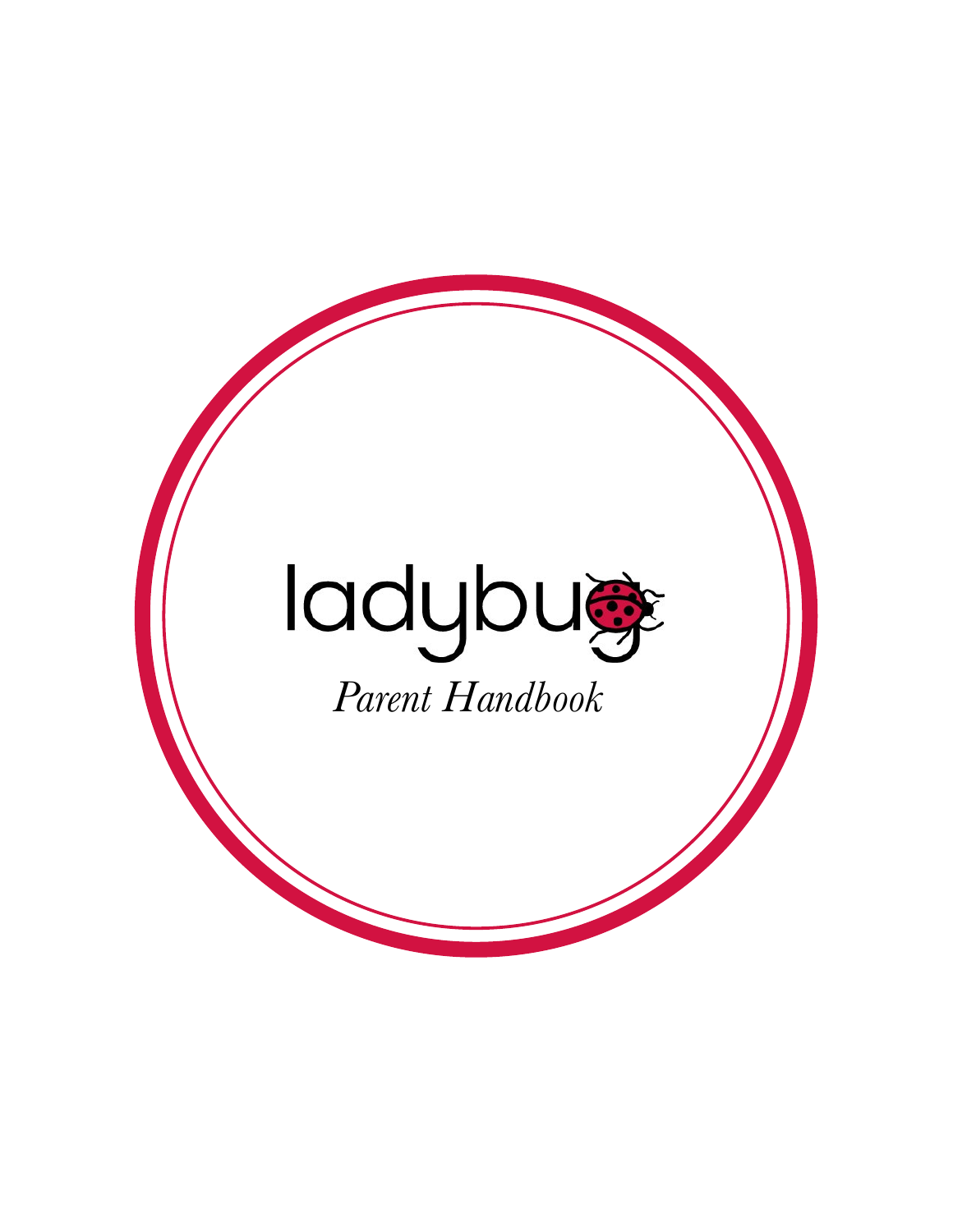| What's Inside                  |                           |
|--------------------------------|---------------------------|
| <b>Our History</b>             | 3                         |
| Our Philosophy                 | $\overline{4}$            |
| Our Program                    | 5                         |
| <b>Our Curricula</b>           | 6                         |
| <b>RATIO-1:6</b>               | 6                         |
| <b>Our Teachers</b>            | 6                         |
| <b>Typical Daily Routine</b>   | 7                         |
| Evacuation Plan                | 8                         |
| <b>Diapers/ Potty Training</b> | 9                         |
| <b>Discipline</b>              | 9                         |
| <b>Health Policies</b>         | 10                        |
| Field Trips                    | $\overline{\phantom{a}1}$ |
| Clothing                       | 11                        |
| <b>Parent Participation</b>    | 12                        |
| Ways to participate            | 12                        |
| Communication                  | 12                        |
| <b>First Days</b>              | 13                        |
| After Ladybug - The Next Step  | 13                        |

. . . . . . . . . .

 $\cdots$  .  $\cdots$ 

a Barat Barat Barat Barat Barat Barat Barat Barat Barat Barat Barat Barat Barat Barat Barat Barat Barat Barat<br>Barat Barat Barat Barat Barat Barat Barat Barat Barat Barat Barat Barat Barat Barat Barat Barat Barat Barat B

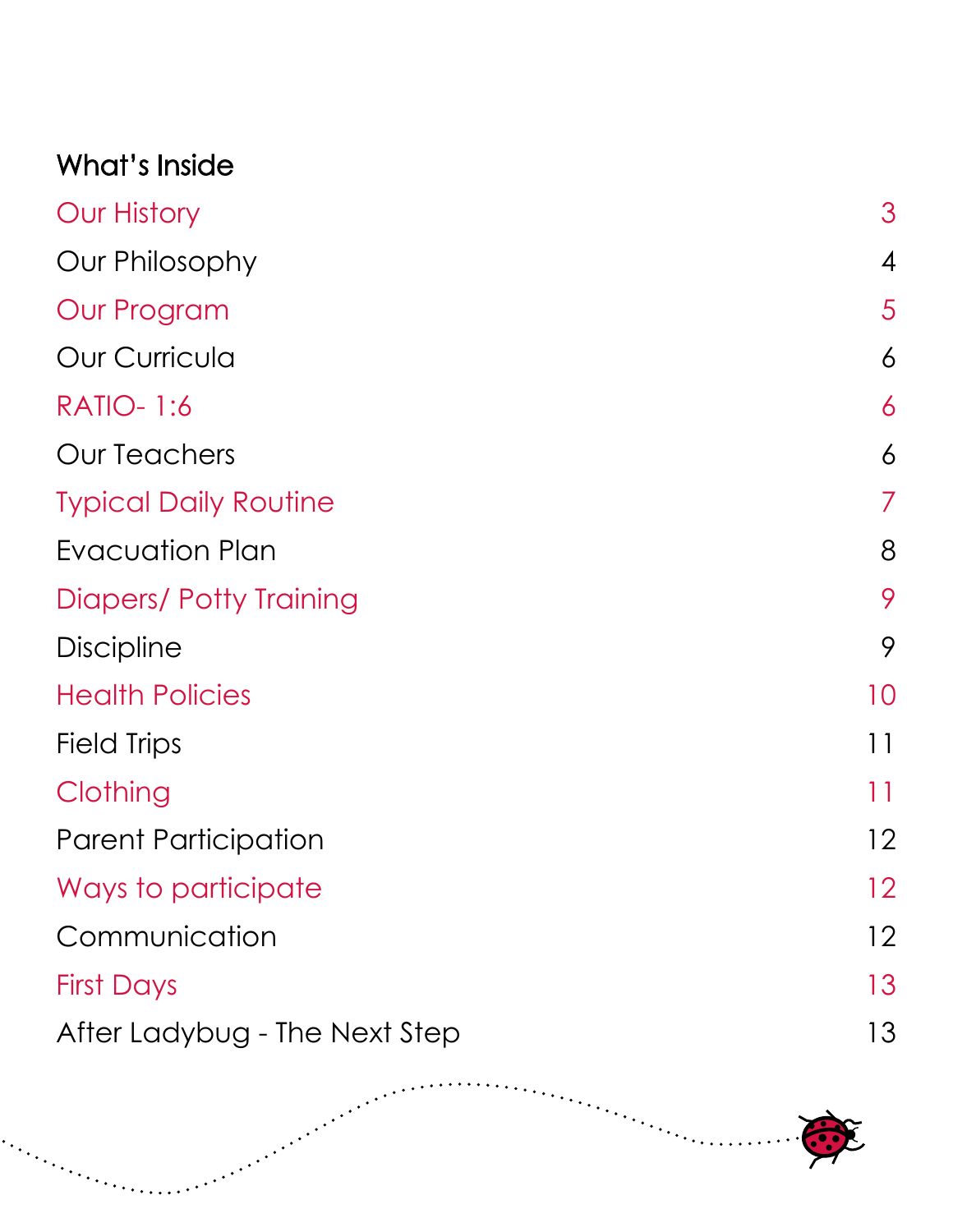<span id="page-2-0"></span>

# Our History

For two and a half decades, many parents in San Francisco have come to rely on the exceptional education and childcare provided by Ladybug Preschool. Since 1989, the founder Yvonne Hove, has been inspiring, educating, and encouraging children ages 2 to 5 years at one of her three schools located in the beautiful Marina District & Cow Hollow District.

In 2014 Kirsten Hove, daughter of Yvonne, became Assistant Director. Together they continue to create beautiful spaces where children respect one another and say, "Please" and "Thank you." It is easy to spot a Ladybug student when you meet one; it's the toddler with confidence and the ability to share what they are feeling with an impressive vocabulary. Since Yvonne is a important member of the early education system in San Francisco, she has powerful connections at private and public schools in the area. Kirsten can help parents with the placement of their child based on the child's individual needs and strengths. Indeed, Ladybug Preschool is the beginning of a life filled with respect, creativity, and intelligence.

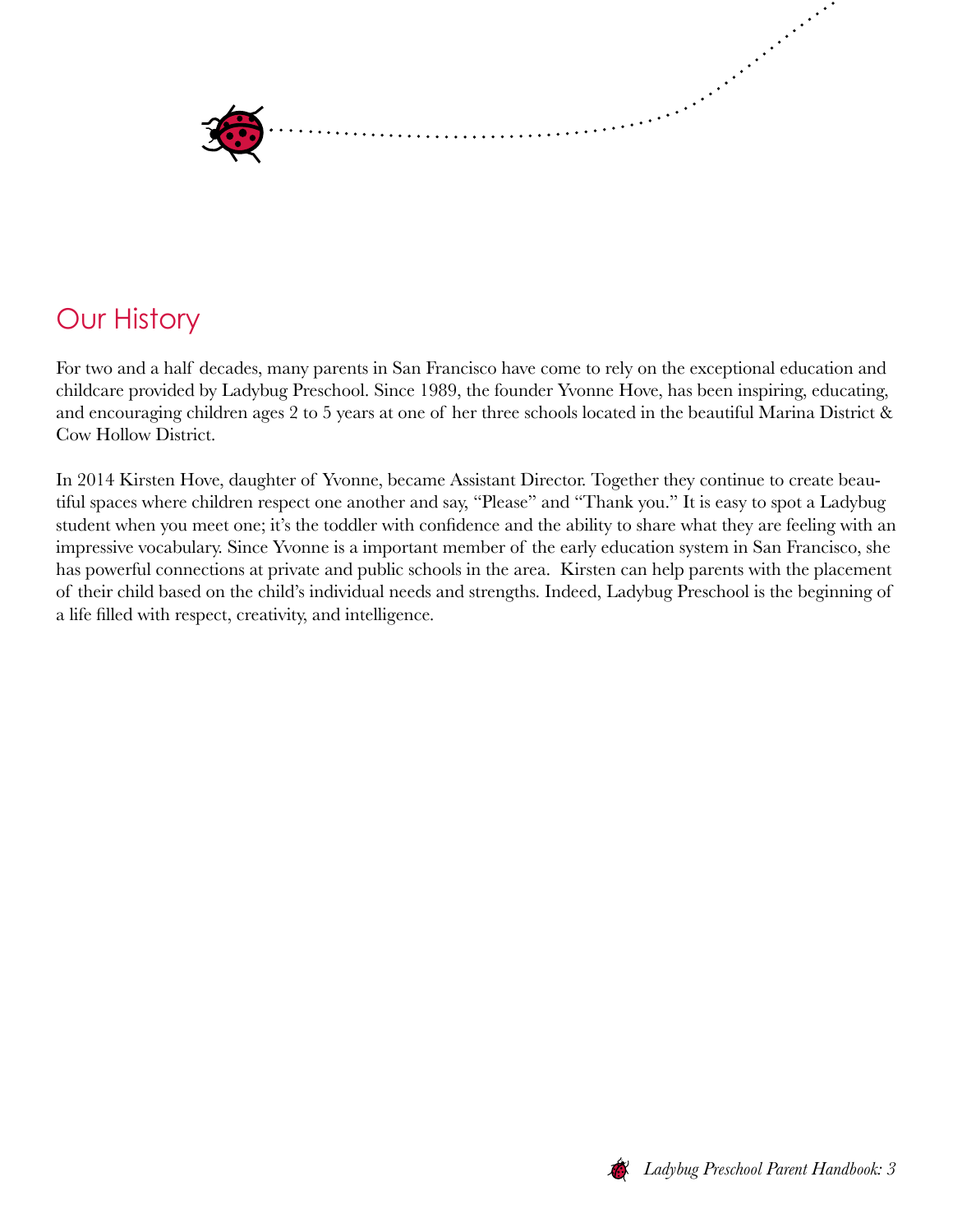# <span id="page-3-0"></span>Our Philosophy

### *The ABC's and so much more…*

At Ladybug, our focus is to teach social skills such as:

- Sharing
- Respect for one another
- Conflict resolution
- Using words to explain

Days are filled with collaborative projects:

- Art and cooking classes, that teaches students how to follow directions
- Music and movement classes, which teaches students how to work together as an ensemble
- Dramatic play time, that fosters the students' imagination and creativity

At Ladybug, children are offered many opportunities to practice their social skills. Each child is given time to make important and exciting observations and discoveries–always in a supportive and nurturing environment. We are always looking for ways of creating engaging learning experiences based on the developing interests of the children. In this way, the children feel very connected to the content of curricula and learn more from their experiences. This type of approach helps children to become observers, problem solvers, and critical thinkers rather than simply memorizers and rule followers.

## *What is play-based curricula?*

Play-based curricula takes into account one of the most important things that researchers have discovered about young children — *[play is children's work.](http://www.wired.com/wiredscience/2011/03/the-virtues-of-play/))* Through exploring their environment, role playing, acting out scenarios, and experimenting in any number of ways children learn about the world around them, their role in it, and their relationship to others.

We provide the time, space, tools, toys and direction for children to thrive. With a combination of directed activities such as art, cooking, music and movement classes, circle time, and "free play" times children are offered just the right balance for them to learn and grow.

## *How are we inspired by the Reggio Emilia approach?*

- By using a process-oriented approach to our explorations of art, music, cooking, and other activities
- Giving each child the chance to explore and interpret in their own way
- By providing high-quality, engaging materials and supplies
- Using the environment as a teacher–display of art materials, tools, toys, dramatic play area in an aesthetically pleasing, stimulating way and encouraging children to interact with their environment in a mindful and reflective nature
- Encouraging pre-science, pre-math and pre-literacy integration into all aspects of our day
- Speaking to the children with a sense of respect that honors their individuality
- Documenting their work through photographs and written text which allow the children to revisit their experiences and the parents to share in our discoveries and experiences
- By constantly looking to the children's emergent interests as cues for what we should be exploring in class.

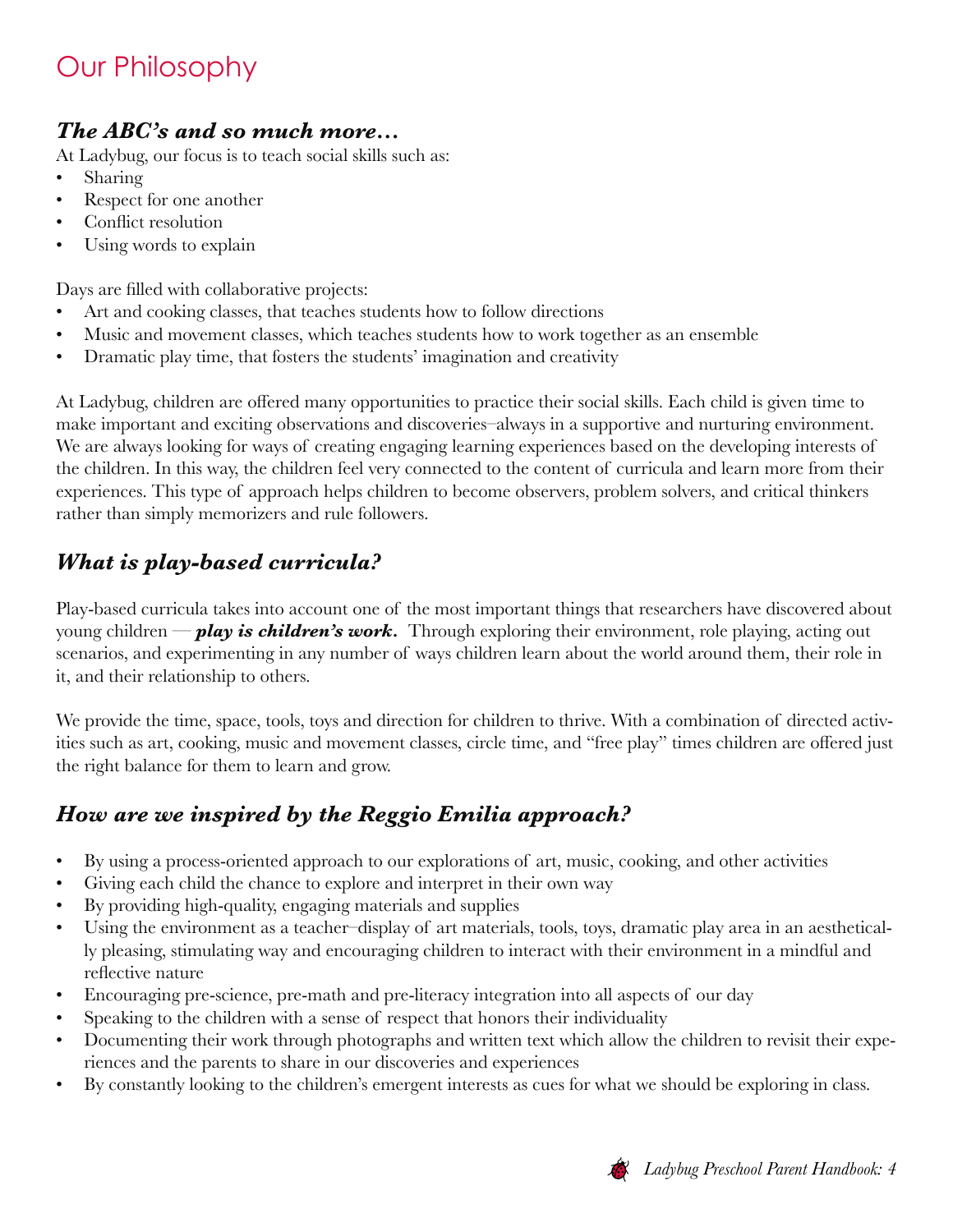## <span id="page-4-0"></span>Our Program

Ladybug School program is a year round program with extended hours, both full day and half day programs

### *Full Day*

- Bay- 8am to 5:30pm- Lunch provided
- Too/Tree 8:30am to 5:30pm- Parents provide lunch

## *Half Day*

Morning

- Bay 8am-12:30
- Too/Tree- 8:30am to 12:30pm

#### Afternoon

• Too/Tree- 11:45 to 5:30

Please note: Ladybug School is closed for 2 weeks in the summer, 2 weeks in the winter and 1 week in spring as well as, major holidays and 4 in-services a year. See attached holiday schedule



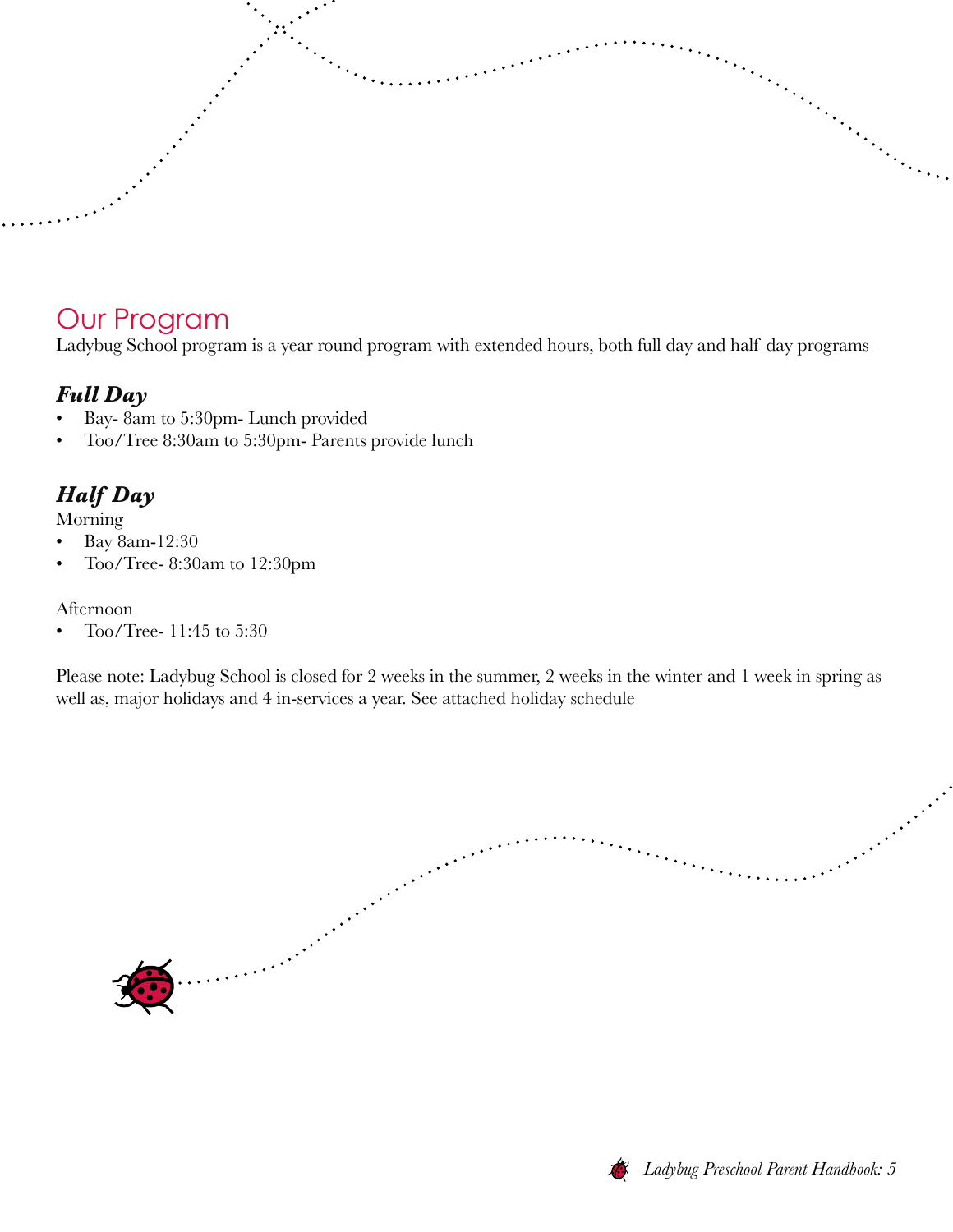# <span id="page-5-0"></span>Guided Curriculum

#### *The Focus*

Toddler Program (18months to 3.5)- introduction to new material, textures, techniques Preschool Program (3.5 years to 5 years)- refining the skills and use of materials then using refined skills intentionally to achieve desired results



## RATIO- 1:6

## *Ladybug Bay Street (Toddler Program)*

There are 12 children and 2 teachers with an additional teacher to help with transitions in the morning and afternoon.

### *Ladybug TOO (Toddler Program)*

There are 6 children and one teacher with an additional teacher to help with transitions and specialty classes.

## *Ladybug TREE (Preschool Program)*

There are 12 children and 2 teachers



## Our Teachers

Each teacher is screened and finger printed and goes through a background check through the State of California FBI data base. We require our teachers to have at least 15 ECE units with 2 years classroom experience. Please see the teacher profile document attached.

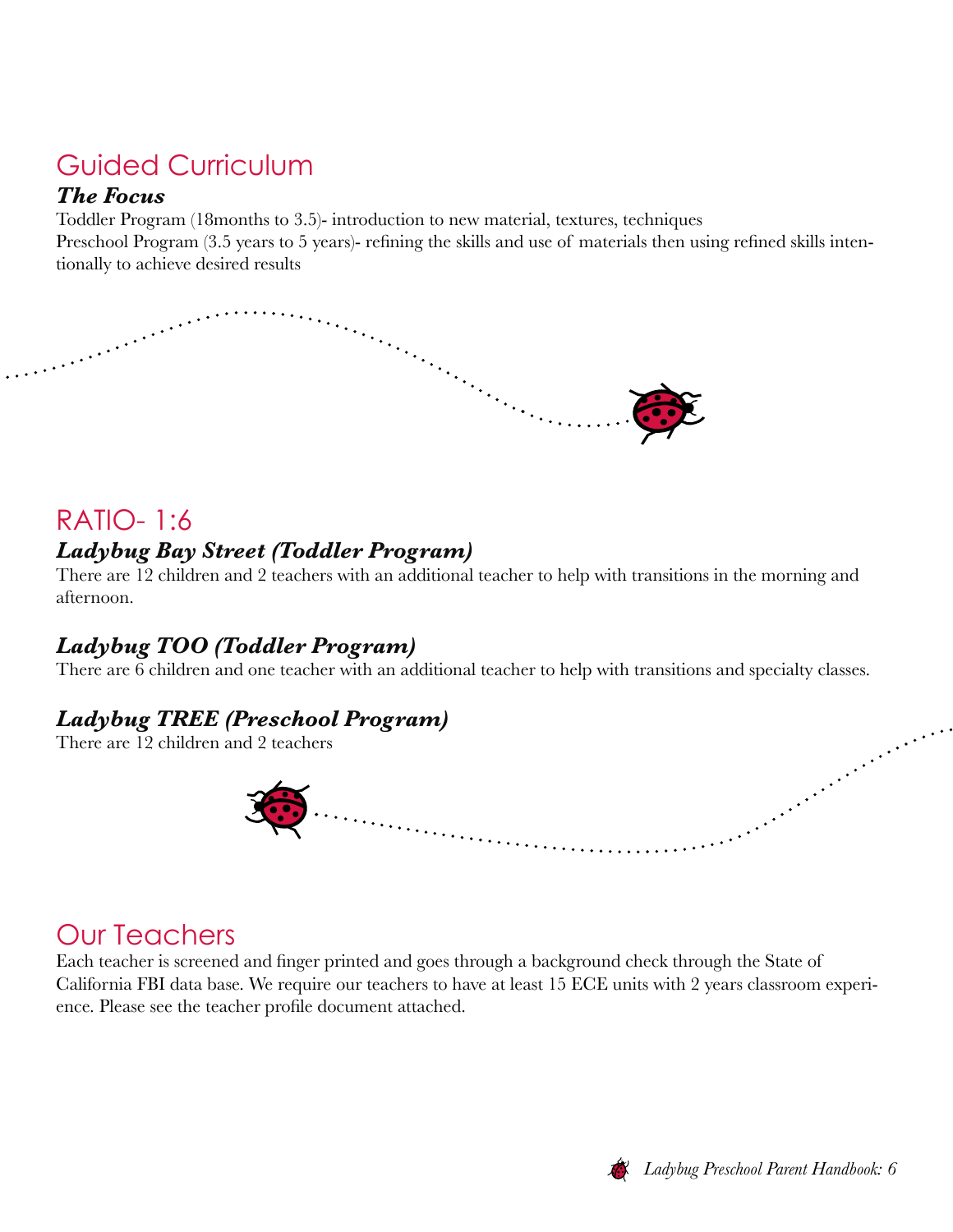# <span id="page-6-0"></span>Typical Daily Routine

The children's day consists of both structured and unstructured time.

- **Morning Drop off and free play** (Note: Bay Location 8am drop off and TOO/TREE location 8:30 drop off)
- **• Circle Time/ calendar/ introduction to new ideas and intentions for the day**
- **• Snack**
- **• Diapers/potty**
- **• Specialty class** *Monday:* Science *Tuesday:* Cooking *Wednesday:* Music and Movement *Thursday/Friday:* Reggio inspired art
- **Outside time:** Children are at the park or other open field areas for 1 to 2+ hours in the morning session. When children are outside each child wears a red ladybug shirt with the name of the school on the front.

#### *Special note\*\**

Ladybug TOO stays at the Greenwich street location and uses the lovely courtyard and art studio. There are wet and dry sensory bins, sand box, outdoor play kitchen and endless supply of art materials and toys

- **• Return to school/Diapers/Potty**
- **Lunch Time:** TOO/TREE- children bring their own lunch; BAY lunch is provided
- **Morning session ends at 12:30pm:** Half day children are picked up.
- **Rest time** books/quiet/ not mandatory to sleep, but we do ask that the children stay on their mats and quietly look at books. As the children get older naps time decreases and more quiet time options are available.
- **• Snack**
- **• Afternoon free play or teacher lead activity:** During this time teachers will take the children outside in the courtyard or patio to play.
- **• Quiet activity/ story time**
- **Dismissal 5:30pm:** Full day session ends and children and teachers go home

#### *Snacks*

Ladybug School provides snack for all school locations. Snack happens between 1-3 times per day and consists of the following: a carbohydrate/starch, protein and fruit. We can accommodate food allergies. At times we have been nut free, but currently we are not.

#### *Late Fees*

Parents will be charged a late fee of \$1.00/ per minute. This fee is to be given to the teachers at the time of pick up or can be added to monthly tuition fee.

#### *Late Tuition*

Tuition is considered late after the 5th of each month. Any tuition received after the 5th, there will be \$25 late fee.

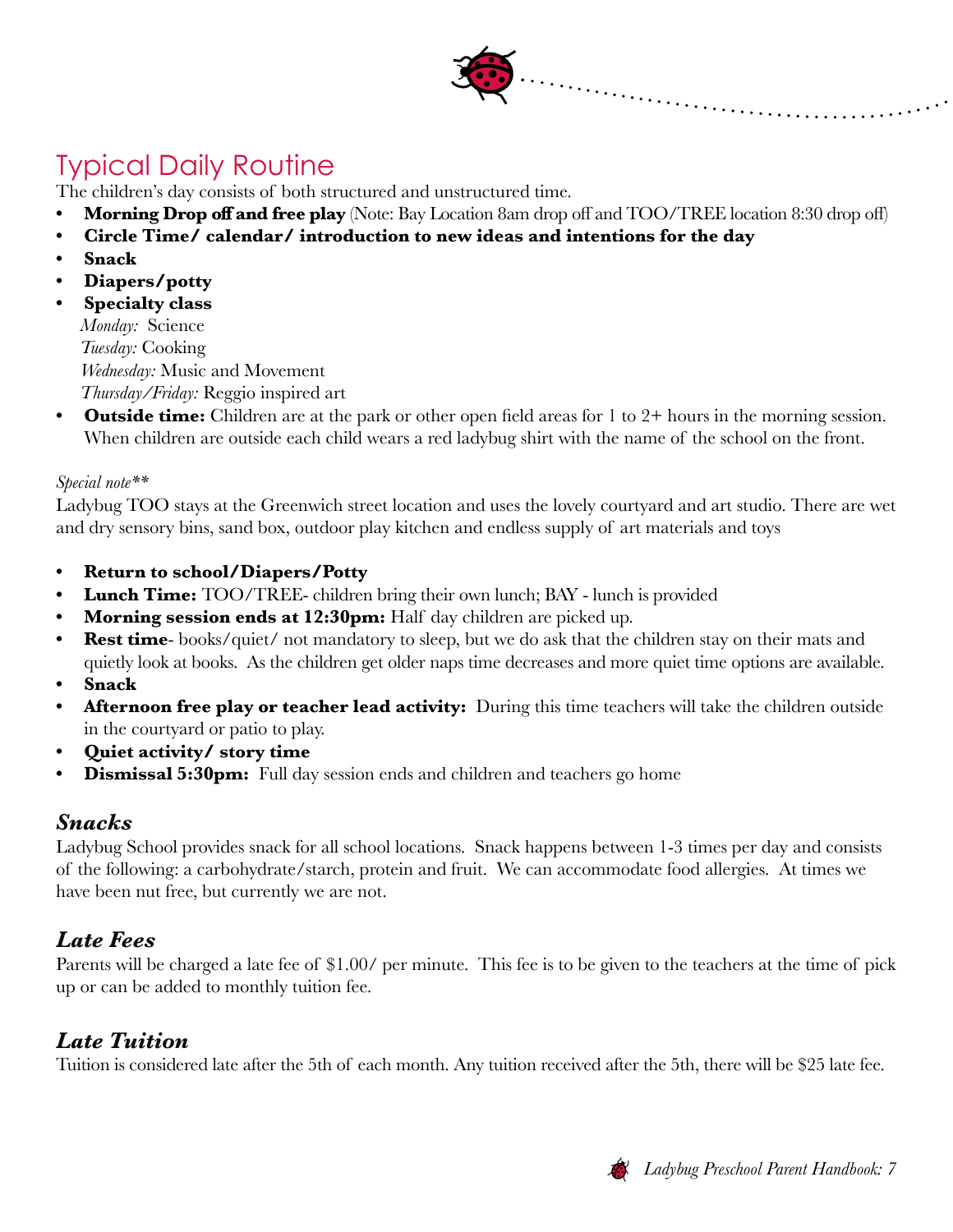<span id="page-7-0"></span>

# Evacuation Plan

In the event of an emergency in which it is necessary to evacuate the school, the following locations have been established as safe spaces in our neighborhood. We would report to one of the following locations based on their appropriateness and safety given the circumstances.

Listed in order of preference: *Sherman school of Greenwich Street Location* 1651 Union St. (at Franklin) phone: (415) 749-3530

#### *Marina Middle School for Bay Street Location*

3500 Fillmore St. (at chestnut) phone (415) 749-3495

#### *Great Meadows in Fort Mason (at the Senator Philip Burton statute).*

Great Meadows is a large open field and Fort Mason along Bay Street between Gough and Octavia Streets.

If phone lines are down, you may try Ladybug Childcare & Preschool Director, Yvonne Hove, on her cell phone number, (415) 971-1950, or the Assistant to the Director Kirsten Hove (415) 971-5717

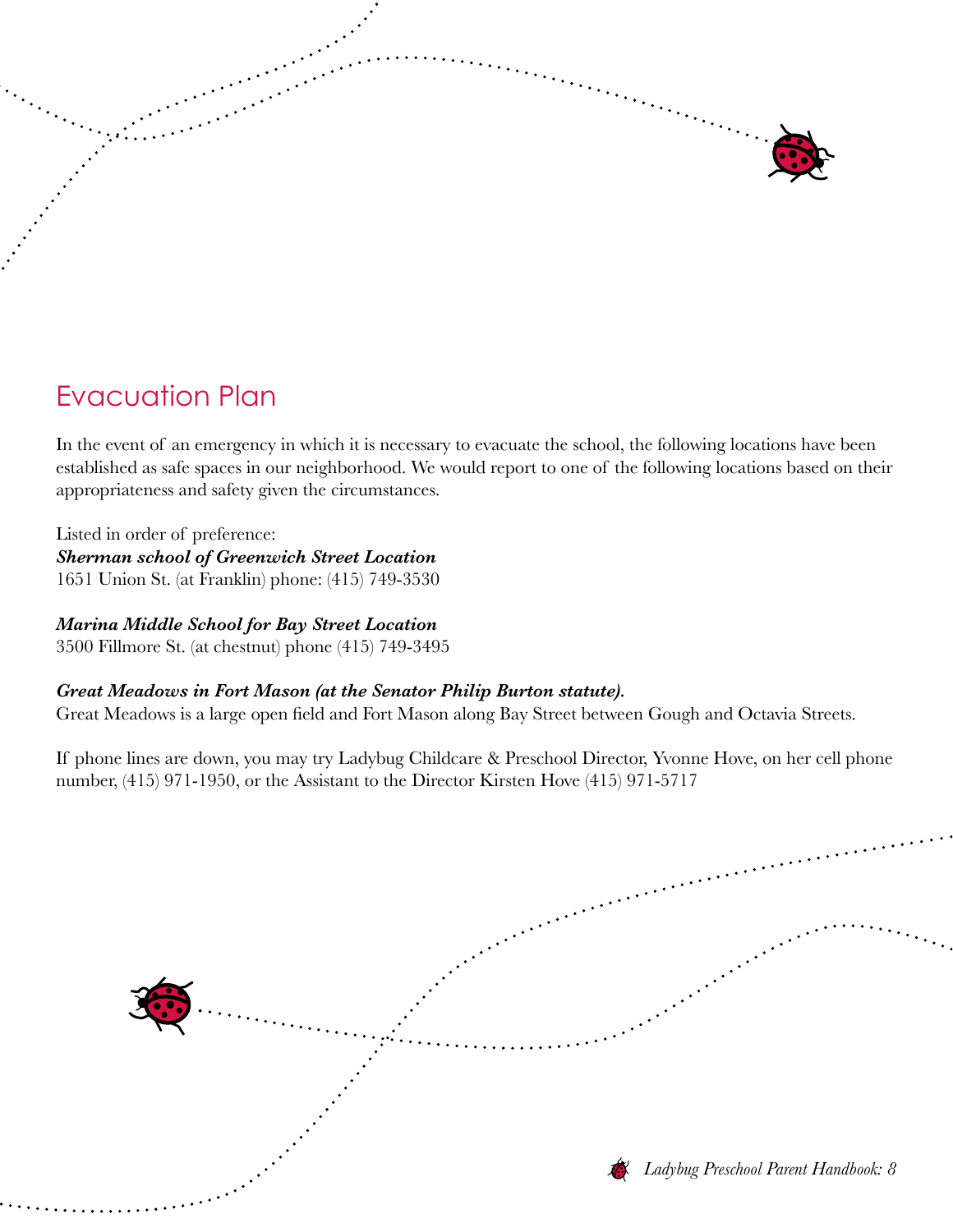# <span id="page-8-0"></span>Diapers/ Potty Training

Children in the toddler program are not required to be potty trained. Parents provide diapers and any ointments you would like us to use on your child. Diapers are labeled and stored in the classroom changing area or child's personal cubby. Ladybug school provides diaper wipes. Our toddler teachers are masters at potty training. We will work with you to maintain consistency at school and we hope you can do the same at home. We do require that your child be 2 weeks accident free before they come to school in underwear and no diaper. Children in the Preschool program are required to be potty trained before they enter into the program. All children, that use the potty themselves or require some assistance, **must come to school dressed in clothes they can take on and off themselves.** 

## **Discipline**

We do not believe in time outs. Because of our low numbers and teacher to child ratio we are able to redirect. If we notice 2 children do not play well together we will suggest children do different things. However conflict is inevitable. We as adults are still trying to master conflict resolution and the art of sharing. Teachers work side by side with the children to help resolve conflict by teaching phrases such as, "When I am done you are next," or "Do not hurt my body." When the teachers hear these phrases in the class room it is an automatic attention grabber. We believe in observing and giving the children a chance to work it out, if that is not possible, then that is when we step in and help model for the children other ways to handle a tough situation. If we notice the recurring situations between the same children we will further look into the causes, if we do not see the behavior improve, we will talk with the parents to help address the disruptive behavior and come up with an action plan.



a an am Bàsanach<br>Bailtean Chomainn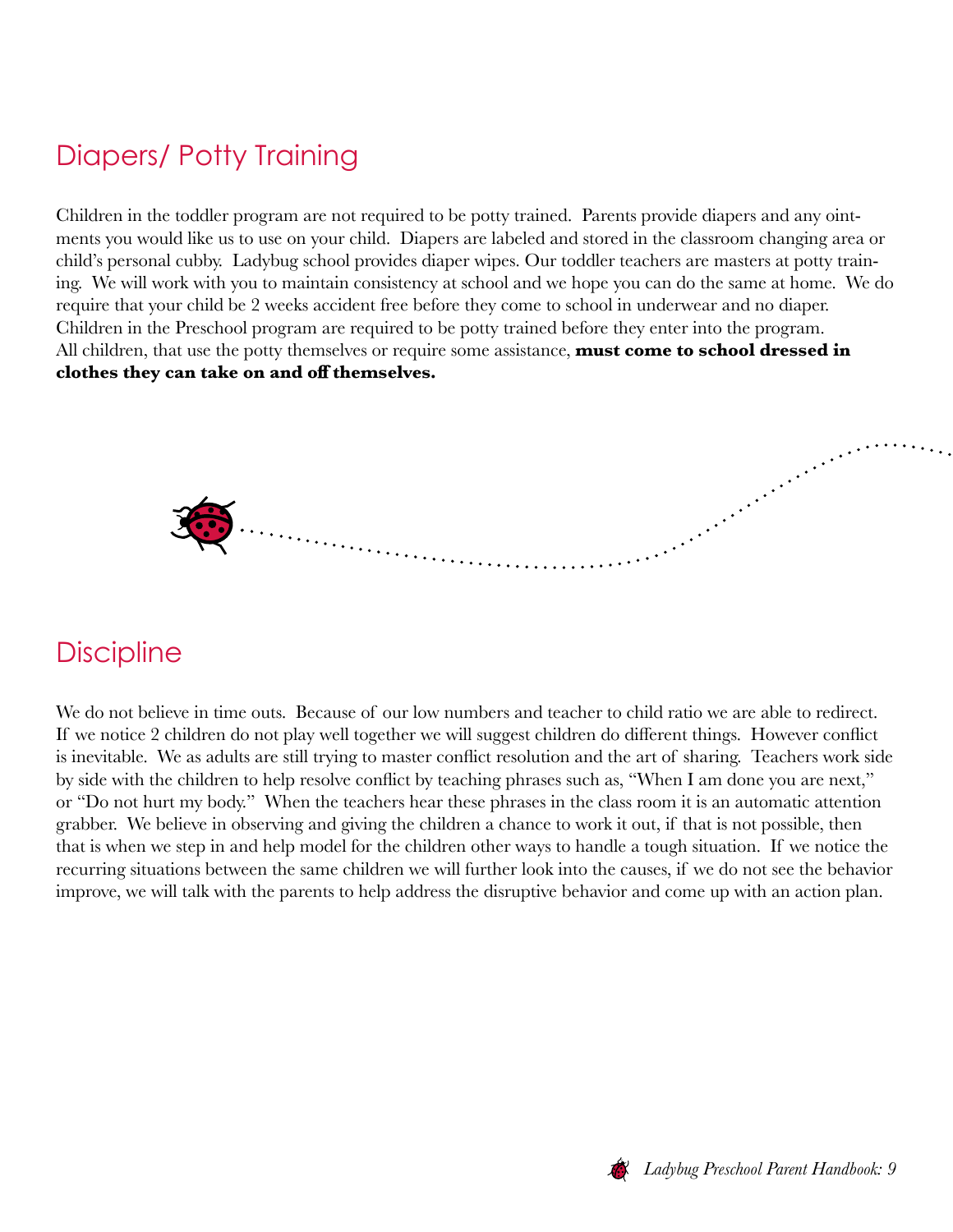# <span id="page-9-0"></span>Health Policies

### *Injuries at School*

- If injury is minor (no visible bumps or scratches), first aid will be given and parents will be told verbally at pick-up.
- If the injury is minimal(visible bumps, scratches) first aid will be given and an accident report completed. Accident reports: Are completed by teacher who witnessed the injury. It will be signed by the parent and supervisor and given to the parent the day of the injury. A copy is made and put in the child's file.
- If injury is serious, trained staff will attend to the child and call 911, Families will be contacted, one staff member will accompany the child to the hospital.

#### *Sick Children*

Ladybug School considers a child sick if they experience one or more of the following:

- Runny Nose (Green Mucous)
- Fever of 100 degrees
- Vomiting
- Diarrhea
- Red, Swollen or discharge from the eyes
- Rashes
- Irritable, unusually tired or lethargic
- If your child has any of these symptoms, please keep them home and call the specific school site phone number listed under "Communication" below.
- If a teacher experiences your child with any of these symptoms, they will call parent or guardian on file and ask for them to be picked up. Children may not return to school for 24 hours after they have been free of any of the above mentioned symptoms. Children must have had a normal bowel movement or no fever for 24 hours.
- If antibiotics are given to the child from the doctor, the child cannot return to school for 24 hours after they have taken the antibiotics
- Hand/Foot/Mouth: Please read handout attached to this handbook. Children may not return to school until after the blisters have dried.



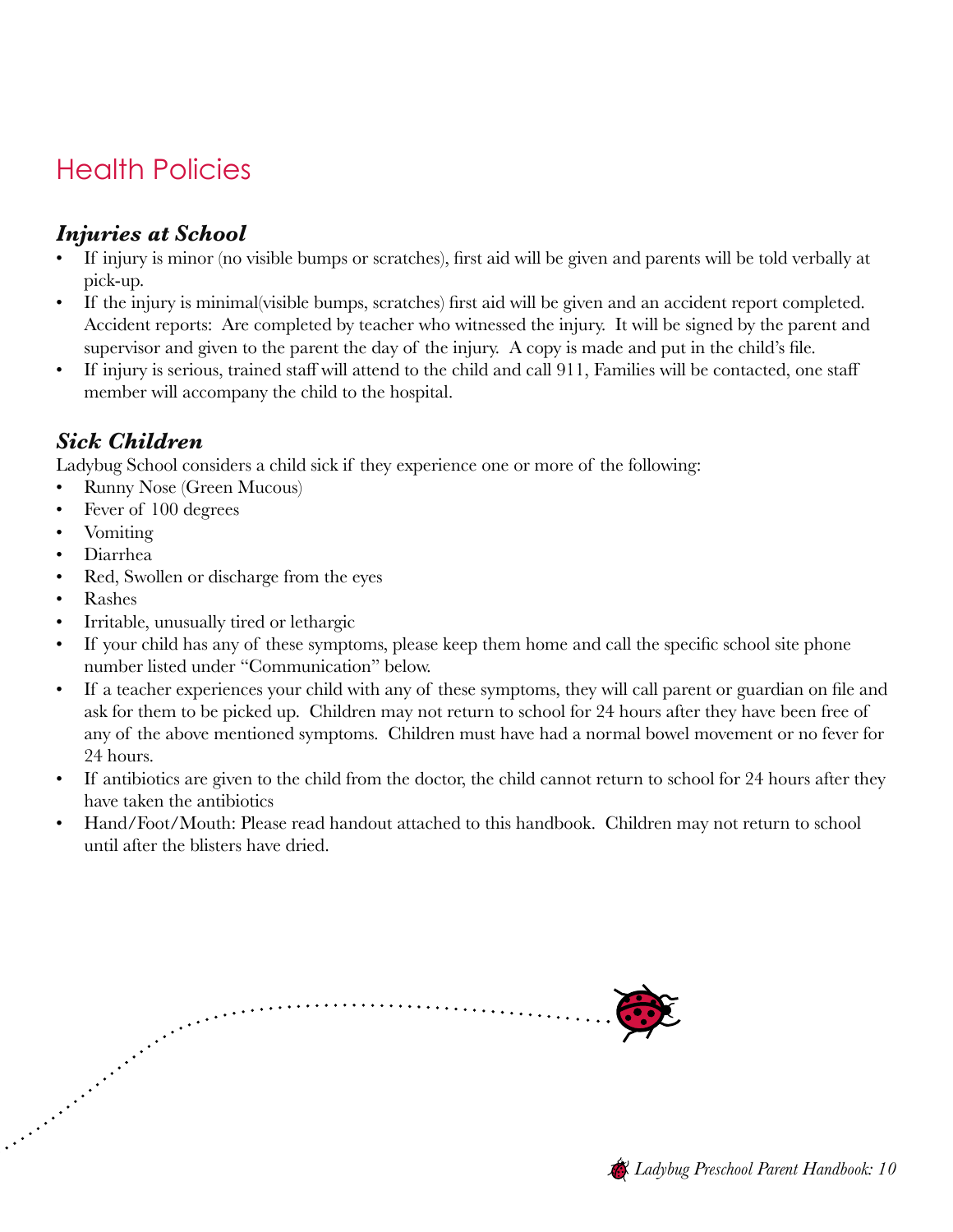# <span id="page-10-0"></span>Field Trips

Field trips happen once every other month or so, with more in the Summer and less in the Winter. We do not do permission slips for field trips. In the Ladybug Contract there is place that you signed ok-ing your child to go on Field Trips. The school will send out an announcement a week before the trip letting you know where, when and how we will be getting to the location and proper clothing or lunches to bring. If we are traveling farther than we can walk, we will only take the bus.

Examples of All School Field Trips: Heritage house retirement home, Christmas tree lot, "pumpkin patch" aka Safeway and Aquarium at Pier 39.



## **Clothing**

Children should wear active clothing to school. Children walk to the park and play on park structures. Shoes should be flat (no heels) and comfortable for running, climbing and should be shoes that they can get on/off themselves. Accessories, such as crowns, necklaces, large rings, masks, wings etc. should not be worn to school. They are very much a distraction for your child and the children around them. If the such items come to school, your child will be asked to put them in his or her cubby or backpack for the remainder of the day.

We get messy at school it is our job please send your child to school in clothes that you don't mind getting dirty. We use washable paints and markers. For specialty classes the children wear smocks.

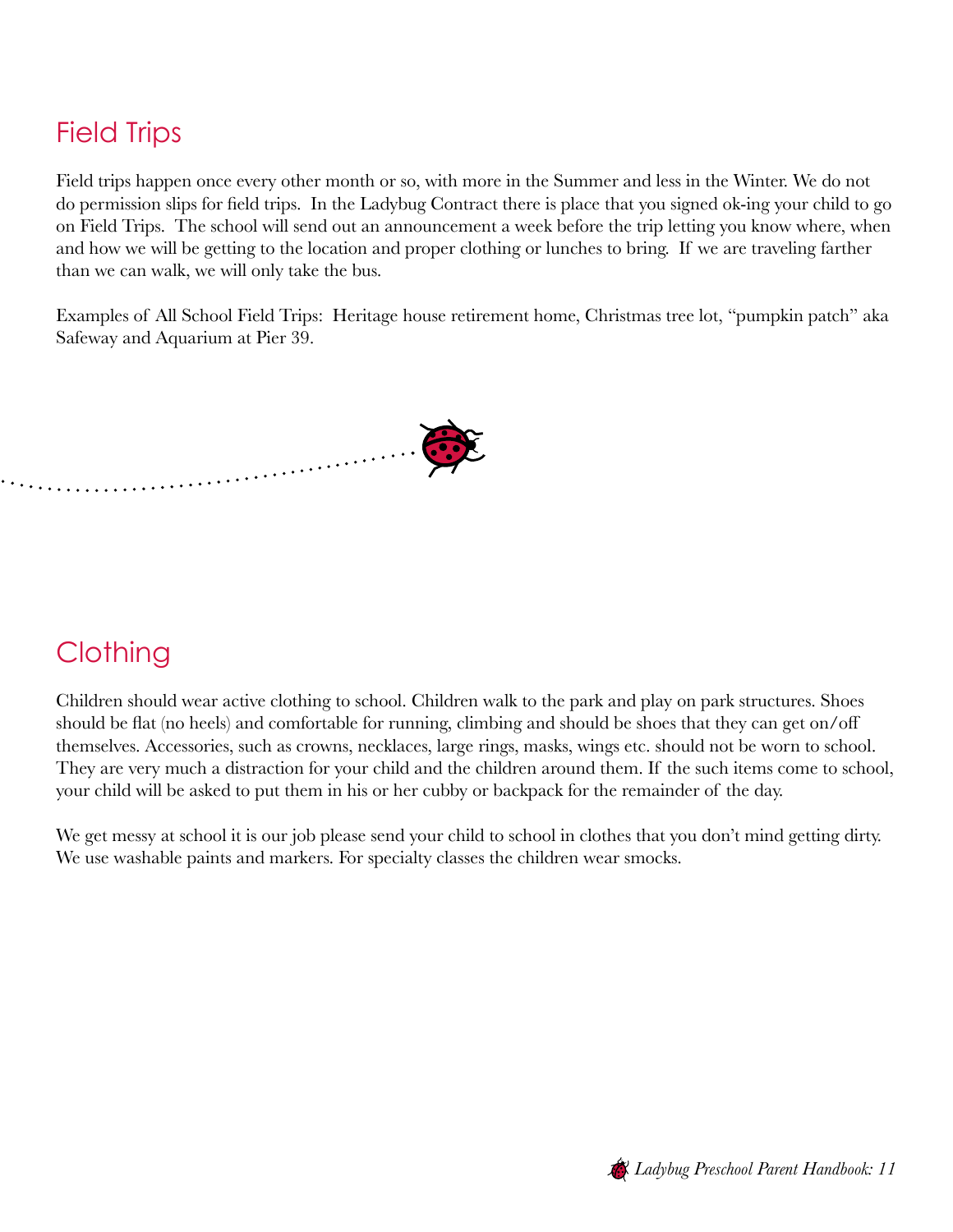# <span id="page-11-0"></span>Parent Participation

#### *You can be as involved as you are able.*

# Ways to participate:

- Parent socials
- Afternoon story reading
- Join field trips
- Lead an art or science or cooking activity
- Share with the class your family's culture or traditions

 $\cdots$ 

## Communication

New to the 2017/2018 School Year. Ladybug is using the electronic communication app, HiMama. Vist is <https://www.himama.com/parent-portal-tour> for more information.

Ladybug BAY Site - All admissions/ tuition/ BAY student communication/Best number to reach Yvonne

Address: 1355 Bay Street #1 SF, CA 94123 Phone: 415.776.5054 Email: [contact@ladybugchildcare.com](mailto:contact@ladybugchildcare.com)

#### **Ladybug TOO Site** - Best number to reach Miss Dianna's Class

Address: 1751A Greenwich Street SF, CA 94123 Phone: 415.673.7293 Email: [ladybugsanfrancisco@gmail.com](mailto:ladybugsanfrancisco@gmail.com)

#### **Ladybug TREE Site** - Best number to reach Kirsten Hove

Address: 1741 Greenwich Street SF,CA 94123 Phone: 415.409.1173 Email: [ladybugsanfrancisco@gmail.com](mailto:ladybugsanfrancisco@gmail.com)